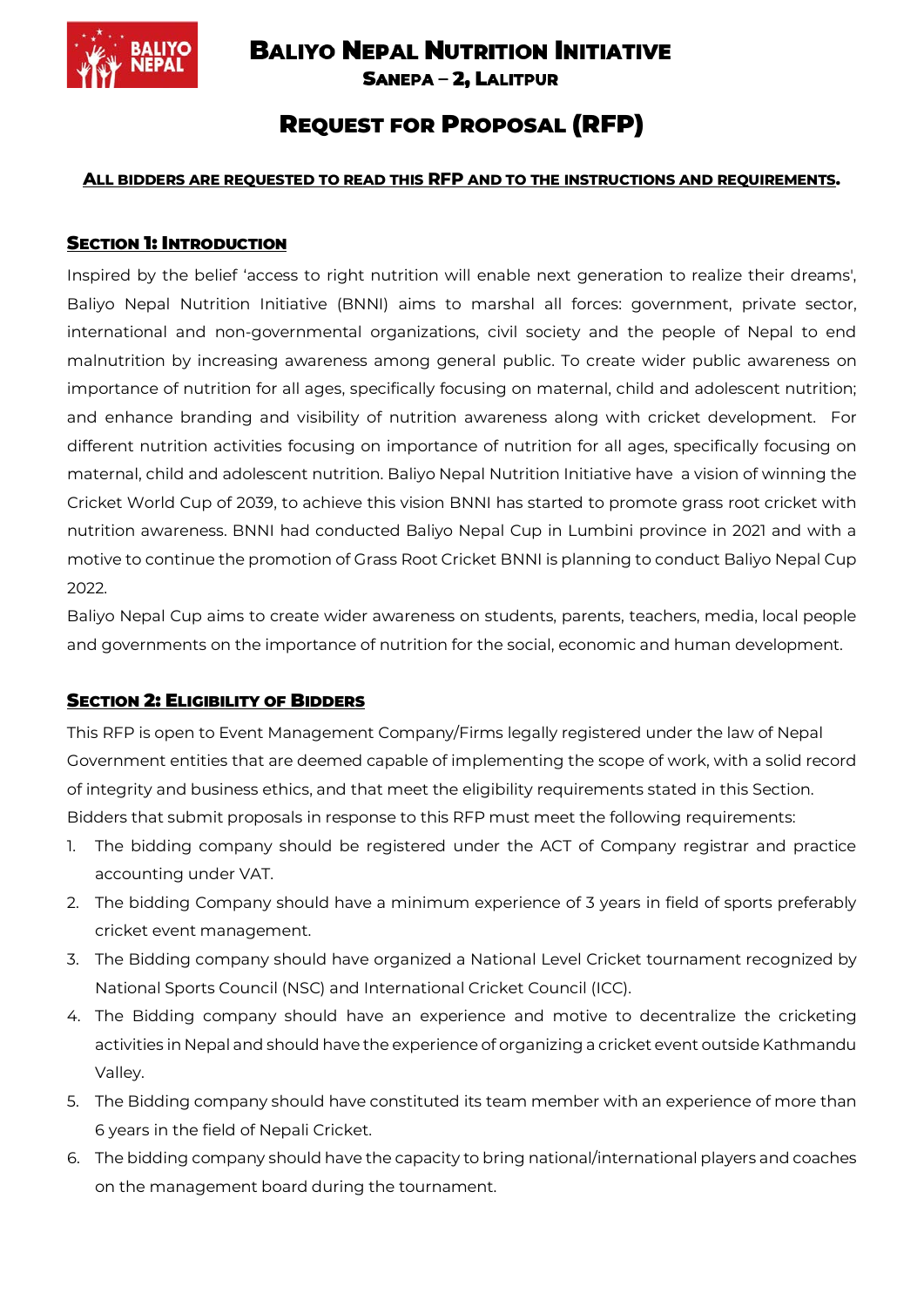

# **BALIYO NEPAL NUTRITION INITIATIVE SANEPA - 2. LALITPUR**

- 7. The bidding company should have consistently worked on promoting age level cricket and should have organized an age level cricket tournament.
- 8. The bidding company should have consistently worked on promoting women's cricket in Nepal.
- 9. The bidding company shall submit a company profile, team member profile during the submission of the tender.

### SECTION 3: SCOPE OF WORK

BNNI will evaluate all proposals received in response to this RFP in accordance with the set evaluation criteria by BNNI.

#### PROGRAM BACKGROUND

With a vision of winning the 2039 Worldcup BNNI had started its work in integrating nutrition in sports via supporting grassroots cricket development. BNNI believes that Nutrition plays a major role in any sport. To Achieve the vision BNNI started BALIYO NEPAL CUP 2021 with a motive to promote nutrition in the game of cricket.

BNNI is eager to conduct Baliyo Nepal Cup 2022 including 5 provinces of Nepal ( i.e Province 1, Province 2, Bagmati Province, Gandaki Province, and Lumbini Province). In this matter, BNNI Seeks for Proposal for the BALIYO NEPAL CUP 2022 with the motive of promoting Grass root cricket in the respective provinces.

#### **SCOPE OF WORK, KEY OBJECTIVES AND ACTIVITIES**

#### YOUNG TALENT DEVELOPMENT PROGRAM

The program aims to highlight the importance of nutrition in sports and increase awareness in general public on its benefits via Baliyo Nepal Cup 2022, an inter-Province cricket tournament. The bidding company must submit the modality of formation of Province level teams, planning and implementation of Baliyo Nepal Cup, ways to promote nutrition in cricket, branding and marketing and promotion of Baliyo Nepal Cup and media campaigns for the same.

#### DELIVERABLES

- 1. Formation of Province Level Teams
- 2. Organizing all aspects of Baliyo Nepal Cup
- 3. Production of contents for promotion via communication channels
- 4. Report Submission

### SECTION 4: PROPOSAL INSTRUCTIONS

The Bidder's proposal will consist of two separate documents:

#### **Part 1 - Technical Offer**

#### **Part 2 – Financial Offer**

The Technical Offer and the Financial Offer (altogether "proposal") must be submitted separately and the ratio of evaluation will be 70:30 for technical and financial proposal respectively.

Proposals that are incomplete or do not address these criteria may not be considered in the review process. Both the Technical Offer and Financial Offer must be submitted with a **Cover Letter** which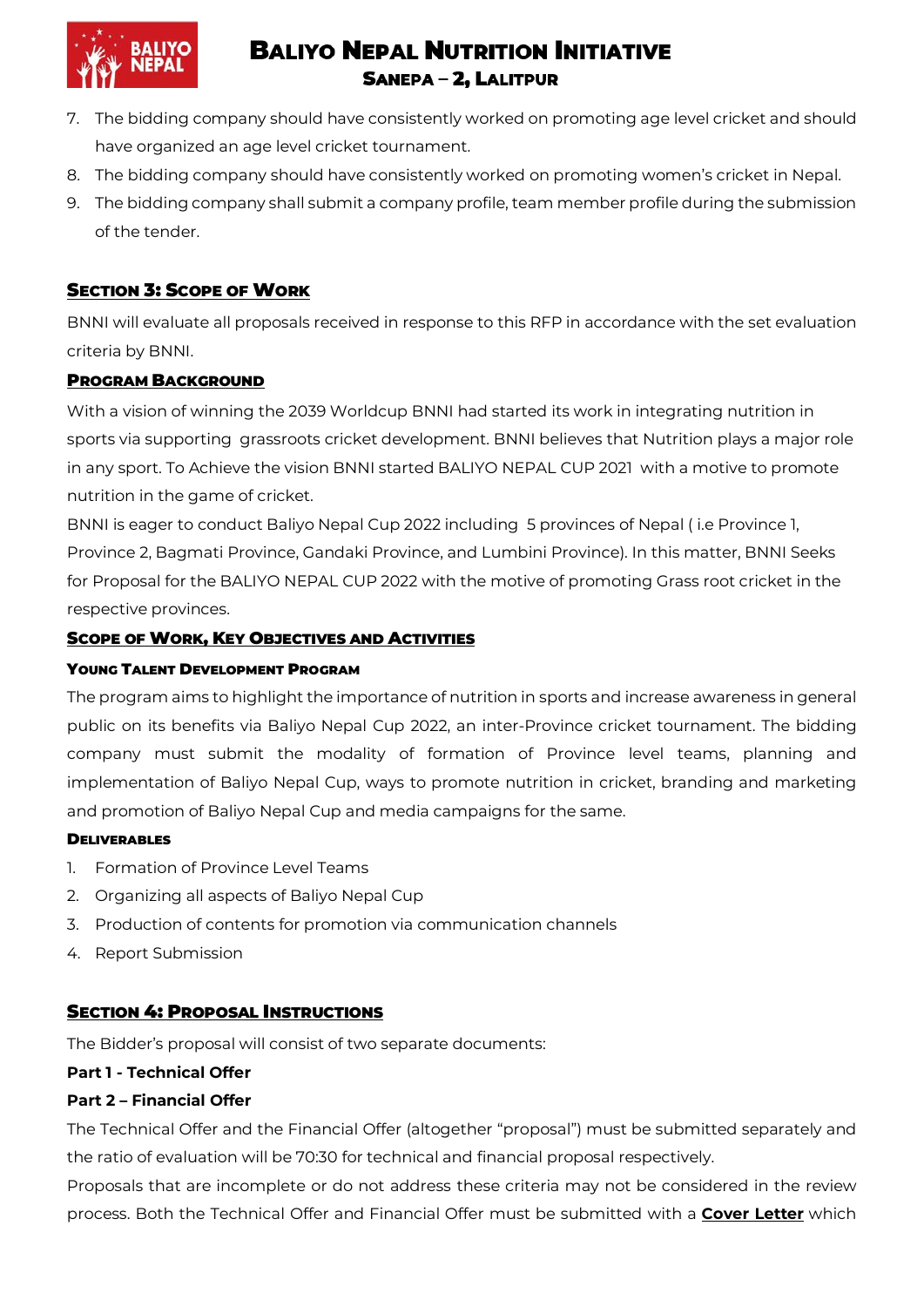

# **BALIYO NEPAL NUTRITION INITIATIVE SANEPA - 2. LALITPUR**

must include the following information and must be signed and stamped by an authorized representative of the Bidder organization:

- ◆ Date of proposal submission
- $\bullet$  Company profile including detail brief of events organized and CV of team members
- ◆ VAT/PAN registration Number
- \* Copy of registration and renewal of the Company
- Copy of tax clearance certificate
- Copy of latest audit report
- List of recognition, if any

**PART 1: TECHNICAL OFFER:** The Technical Offer should include the following:

#### **1) Bidder past performance record/relevant experience–** {2} **pages maximum**

Information related to Bidder's past performance/prior experience in conducting work in the country/region similar in nature and volume to the services requested (brief description, deliverables, date, client etc.).

#### **2) Technical approach –** {3-5} **pages maximum**

The technical approach must describe the proposed approach to achieving the program objectives and must address the following:

- $\checkmark$  A brief description of the Bidder's understanding of the objectives and scope of work for the consultancy.
- $\checkmark$  An overview as to how the Bidder would propose to complete the requested services indicated in this RFP.

### **3) Team Structure requirements –** {2-3} **pages maximum, excluding CVs**

- a) Team structure: Bidders must describe the structure of the team that will deliver against the objectives and scope of work described in this RFP. Team structures must identify the Team Leader or In charge of the project and other team members and the roles and responsibilities that each will have over the duration of the consultancy.
- b) A current CV for the proposed personnel with the most recent experience and summarizing relevant experience and qualifications.

### **PART 2: FINANCIAL OFFER:** As part of the Financial Offer, Bidders must include a detailed budget,

### submitted in **Microsoft Excel**,

Bidders are required to include and clearly mention all costs in detail necessary to complete the work called for hereunder.

The Financial Offer template can be found as an Annex where applicable.

#### **A full proposal submission will include the following documents:**

- **Cover Letter**
- **Technical Offer**
- **Financial Offer**